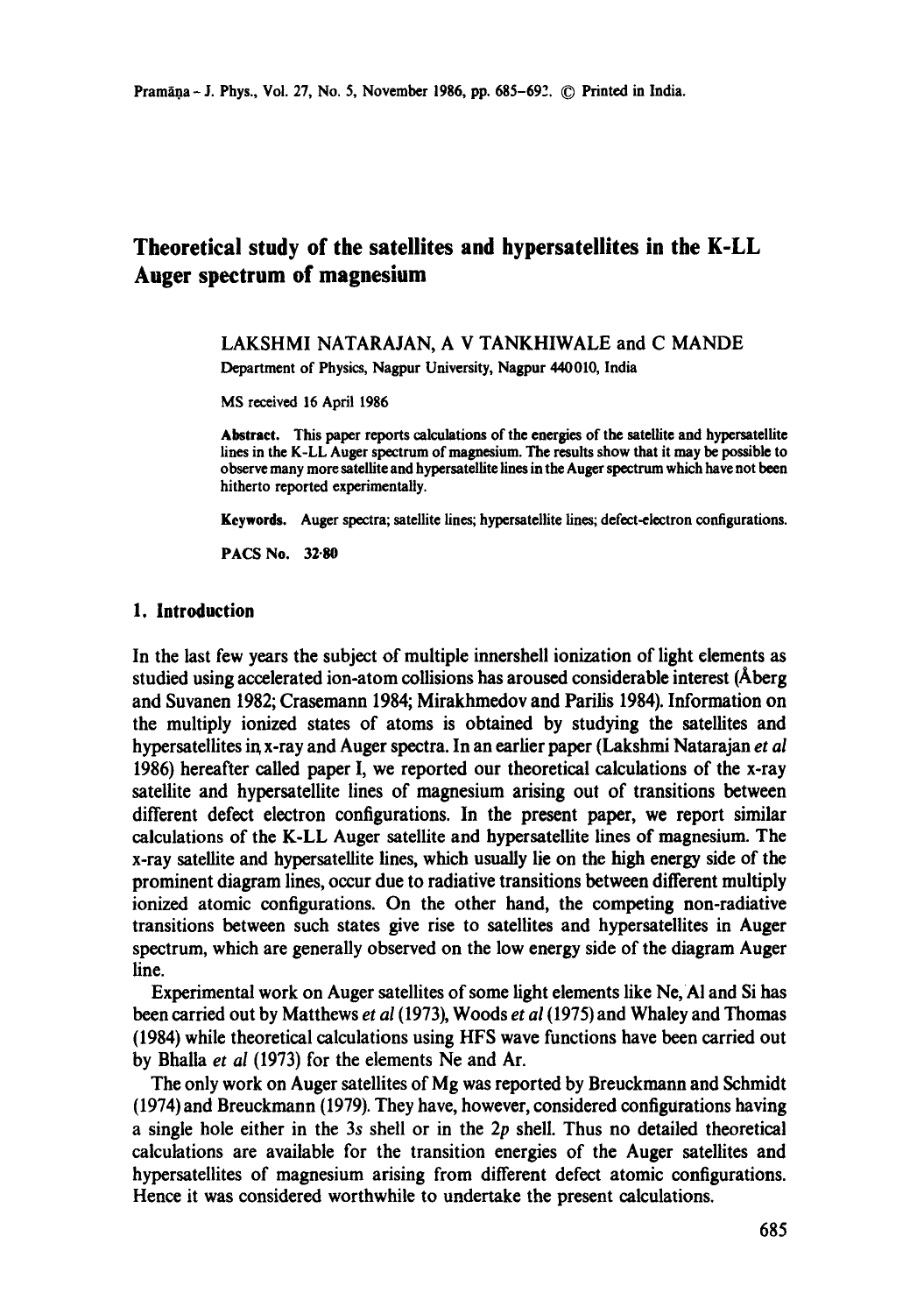### **2. Procedure for calculations**

The average energies of an atom in various defect configurations are needed for calculating the energies of the satellite and hypersatellite lines. We have calculated these values for magnesium making use of screened hydrogenic wavefunctions developed earlier (Tankhiwale and Mande 1970; Lakshmi Natarajan *et al* 1986) neglecting exchange and configuration interactions and many-body effects (Kelly 1975; Chattarji *et al* 1978). We have earlier shown (Tankhiwale *et al* 1971) that these screened hydrogenic wavefunctions agree very closely with the HFS wavefunctions for the inner orbitals like Is, 2s, 2p etc though they show some deviation for the outer orbitals. In the present calculations which involve the inner shells, the integrals involved come in a closed form due to the analytical nature of the wavefunctions and thus give a better picture of the actual physical processes. The effective charges for the orbitals Is, 2s, 2p and 3s were taken to be 11.52, 9.25, 8.48 and 4.95 respectively as shown in paper I. The screening of a K electron by the other electron from the same shell comes out as  $0.48$ , while the screening for an L electron by a single K electron and a single L electron is  $0.75$ and 0.30 respectively. The screening for an M electron by a single K electron and a single L electron is 0.80 and 0.60 respectively. The average energies of the different defect configurations were calculated using Slater's (1960) expression given in paper I.

Since the Auger transitions are governed only by parity conservation considerations (Burhop and Asaad 1972), for a given initial state there are many more Auger transitions as compared to the corresponding radiative x-ray transitions. We classify these transitions as (i) *2p-2p* meaning a 2p electron jumps to an initially vacant ls shell and the other 2p electron goes to the continuum; (ii) 2s-2p and (iii) *2s-2s* with similar meanings. Double ionization of the K shell in the initial state gives rise to Auger hypersatellites. The energies of the above Auger satellite and hypersatellite lines are given by the following expressions which are simply the differences of the initial and final state average energies.

(i) For the *2p-2p* Auger lines

$$
E_A (2p-2p) = E_i (1s^1 2s^m 2p^n 3s^2) - E_f (1s^{l+1} 2s^m 2p^{n-2} 3s^2)
$$

where  $l$ , m and n denote the occupation numbers of electrons in the 1s, 2s and 2p shells respectively. Here if  $m = 0$  and 1, *n* takes the values 1 to 6 while for  $m = 2$ , *n* takes the values 1 to 5.

(ii) For the *2s-2p* Auger lines

$$
E_A(2s-2p) = E_i(1s^2 2s^m 2p^n 3s^2) - E_f(1s^{1+1} 2s^{m-1} 2p^{n-1} 3s^2).
$$

For  $m = 1$ , *n* takes the values 1 to 6 and for  $m = 2$ , *n* takes the values 1 to 5. (iii) For the *2s-2s* Auger lines

$$
E_A(2s-2s) = E_i(1s^12s^m2p^n3s^2) - E_f(1s^{1+1}2s^{m-2}2p^n3s^2).
$$

Here for  $m = 2$ , *n* varies from 1 to 5.

In all the above cases for the satellites  $l = 1$ , while for the hypersatellites  $l = 0$ .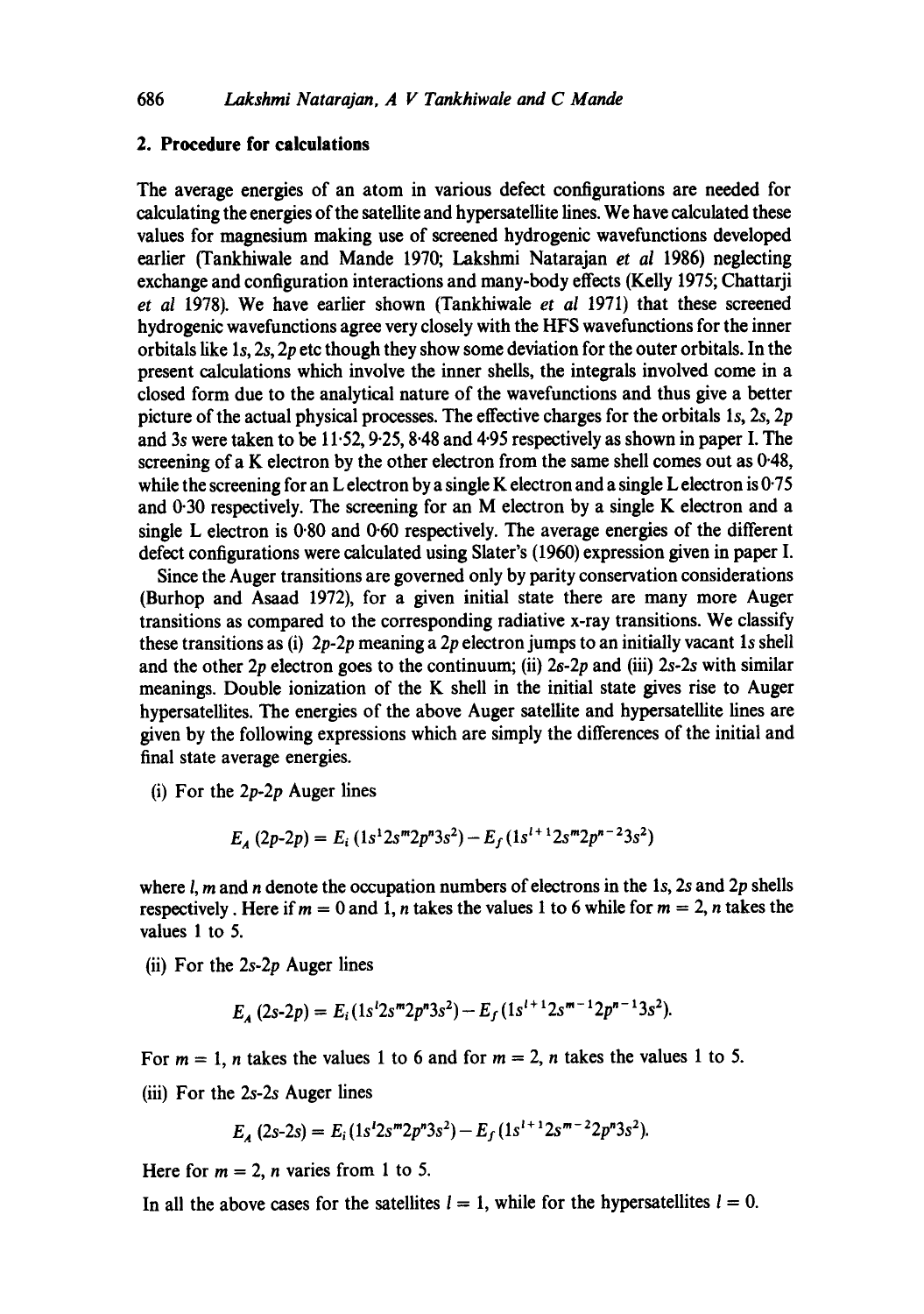## 3. Results and discussion

Using the procedure described above we have calculated the transition energies of the Auger satellite and hypersatellite lines arising from the various defect electron configurations as initial states. These are tabulated in tables 1a, 1b and 1c for the transitions  $2p-2p$ ,  $2s-2p$  and  $2s-2s$  respectively. In the same table are given the experimental values of the transition energies for the few transitions reported by Breuckmann (1979). The positions of the various K-LL satellite and hypersatellite lines

| Initial<br>configuration   | Present<br>calculations | Value due to<br>Breuckmann (1979) |
|----------------------------|-------------------------|-----------------------------------|
| $1s^12s^22p^63s^2$         | 1170                    | 11619                             |
|                            |                         | $1167 - 1$                        |
|                            |                         | 11710                             |
| <b>Satellites</b>          |                         |                                   |
| $1s^12s^22p^53s^2$         | 1145.3                  | 1145.5                            |
|                            |                         | 1148.5                            |
|                            |                         | 1151.9                            |
| $1s^12s^22p^43s^2$         | 1118.2                  |                                   |
| $1s^12s^22p^33s^2$         | $1084 - 2$              |                                   |
| $1s^12s^22p^23s^2$         | $1051 - 5$              |                                   |
| $1s^12s^12p^63s^2$         | $1147 - 1$              |                                   |
| $1s^12s^12p^53s^2$         | $1117-2$                |                                   |
| $1s12s12p43s2$             | $1086 - 8$              |                                   |
| $1s^12s^12p^33s^2$         | $1053 - 5$              |                                   |
| $1s^12s^12p^23s^2$         | 10190                   |                                   |
| $1s^12s^02p^63s^2$         | 1122.0                  |                                   |
| $1s^12s^02p^53s^2$         | 1092.1                  |                                   |
| $1s^12s^02p^43s^2$         | 1060.8                  |                                   |
| $1s^12s^02p^33s^2$         | 1030.2                  |                                   |
| $1s^{1}2s^{0}2p^{2}3s^{2}$ | 998.2                   |                                   |
| Hypersatellites            |                         |                                   |
| $1s^{0}2s^{2}2p^{6}3s^{2}$ | 12316                   |                                   |
| $1s^{0}2s^{2}2p^{5}3s^{2}$ | $1202 - 7$              |                                   |
| $1s^{0}2s^{2}2p^{4}3s^{2}$ | 1172.8                  |                                   |
| $1s^02s^22p^33s^2$         | 11400                   |                                   |
| $1s^{0}2s^{2}2p^{2}3s^{2}$ | 1104.9                  |                                   |
| $1s^{0}2s^{1}2p^{6}3s^{2}$ | 1206.9                  |                                   |
| $1s^{0}2s^{1}2p^{5}3s^{2}$ | 1179.6                  |                                   |
| $1s^{0}2s^{1}2p^{4}3s^{2}$ | 1148-8                  |                                   |
| $1s^{0}2s^{1}2p^{3}3s^{2}$ | 11149                   |                                   |
| $1s^{0}2s^{1}2p^{2}3s^{2}$ | 1086.2                  |                                   |
| $1s^02s^02p^63s^2$         | 11968                   |                                   |
| $1s^{0}2s^{0}2p^{5}3s^{2}$ | 1162.8                  |                                   |
| $1s^{0}2s^{0}2p^{4}3s^{2}$ | 1130.2                  |                                   |
| $1s^02s^02p^33s^2$         | 1095.5                  |                                   |
| $1s^{0}2s^{0}2p^{2}3s^{2}$ | 1058-2                  |                                   |

| Table 1a. Energies (in eV) of the K-LL Auger satellite and |  |  |  |  |
|------------------------------------------------------------|--|--|--|--|
| hypersatellite lines of magnesium for different defect-    |  |  |  |  |
| configurations $(2p-2p$ transitions).                      |  |  |  |  |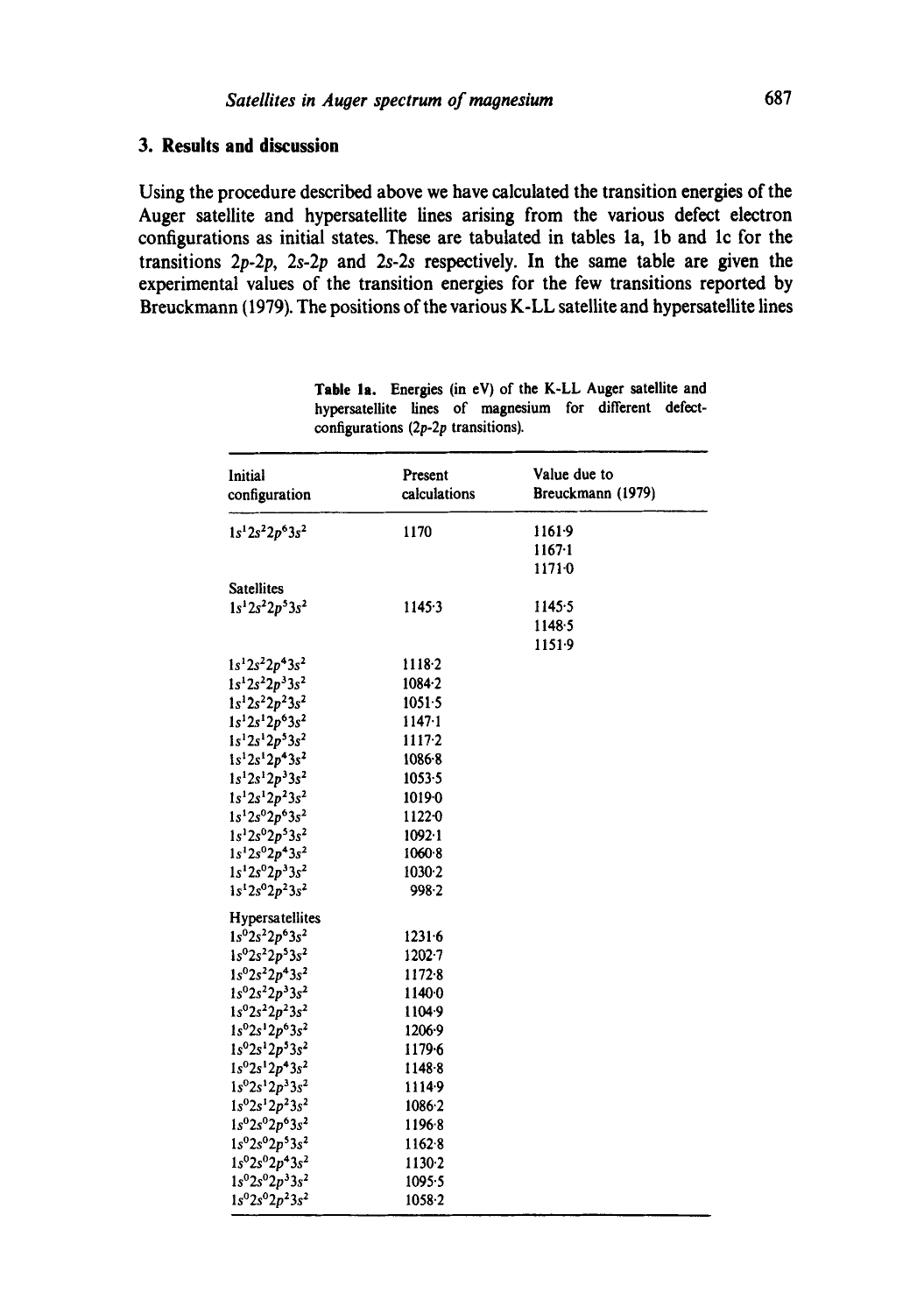| Initial<br>configuration   | Present<br>calculations | Values due to<br>Breuckmann (1979) |
|----------------------------|-------------------------|------------------------------------|
|                            |                         | 1121.5                             |
| $1s^12s^22p^63s^2$         | 1132.0                  | 1135.4                             |
| <b>Satellites</b>          |                         |                                    |
|                            |                         | $1098 - 3$                         |
| $1s^12s^22p^53s^2$         | 1110-2                  | 1104.2                             |
|                            |                         | 1110-7                             |
| $1s^12s^22p^43s^2$         | 1085.2                  |                                    |
| $1s^12s^22p^33s^2$         | $1056 - 3$              |                                    |
| $1s^12s^22p^23s^2$         | $1028 - 3$              |                                    |
| $1s^12s^22p^13s^2$         | $1000-2$                |                                    |
| $1s^12s^12p^63s^2$         | 1108.4                  |                                    |
| $1s^12s^12p^53s^2$         | $1081 - 2$              |                                    |
| $1s12s12p43s2$             | 10540                   |                                    |
| $1s^12s^12p^33s^2$         | 1026.1                  |                                    |
| $1s^12s^12p^23s^2$         | $1001-9$                |                                    |
| $1s^12s^12p^13s^2$         | $971 - 1$               |                                    |
| Hypersatellites            |                         |                                    |
| $1s^{0}2s^{2}2p^{6}3s^{2}$ | 11900                   |                                    |
| $1s^02s^22p^53s^2$         | 1158-7                  |                                    |
| $1s^{0}2s^{2}2p^{4}3s^{2}$ | 1134-9                  |                                    |
| $1s^02s^22p^33s^2$         | $1105 - 7$              |                                    |
| $1s^{0}2s^{2}2p^{2}3s^{2}$ | $1074 - 4$              |                                    |
| $1s^{0}2s^{2}2p^{1}3s^{2}$ | 1043.4                  |                                    |
| $1s^02s^12p^63s^2$         | $1181 - 8$              |                                    |
| $1s^02s^12p^53s^2$         | 1153-7                  |                                    |
| $1s^02s^12p^43s^2$         | 1122.0                  |                                    |
| $1s^{0}2s^{1}2p^{3}3s^{2}$ | $1093 - 7$              |                                    |
| $1s^02s^12p^23s^2$         | $1062 - 1$              |                                    |
| $1s^{0}2s^{1}2p^{1}3s^{2}$ | $1031 - 1$              |                                    |
|                            |                         |                                    |

Table 1b. Energies (in eV) of the K-LL Auger satellite and hypersatellite lines of magnesium for different defect configurations (2s-2p transitions).

of magnesium have been shown in figure 1A on energy scale. The three diagram lines arising due to the transitions-

| (a) $1s^12s^22p^63s^2$ | $1s^22p^63s^2(1s-2s2s)$ ,   |  |
|------------------------|-----------------------------|--|
| (b) $1s^22s^22p^63s^2$ | $1s22s12p53s2(1s-2s2p)$ and |  |
| (c) $1s^12s^22p^63s^2$ | $1s^22s^22p^43s^2(1s-2p2p)$ |  |

are shown by thick lines. Their satellites and hypersatellites are shown respectively by thin and dotted lines. Most of them lie on the low energy side except for a few hypersatellite lines.

It may be mentioned here that Breuckmann and Schmidt (1974) and Breuckmann (1979) have made theoretical calculations using HFS wavefunctions for the few satellite lines arising from the initial configurations having just one hole in the  $2p$  shell and also with a single hole in the 3s shell. They have further considered the multiplet structure of the initial and final configurations for these lines. The positions of these lines are shown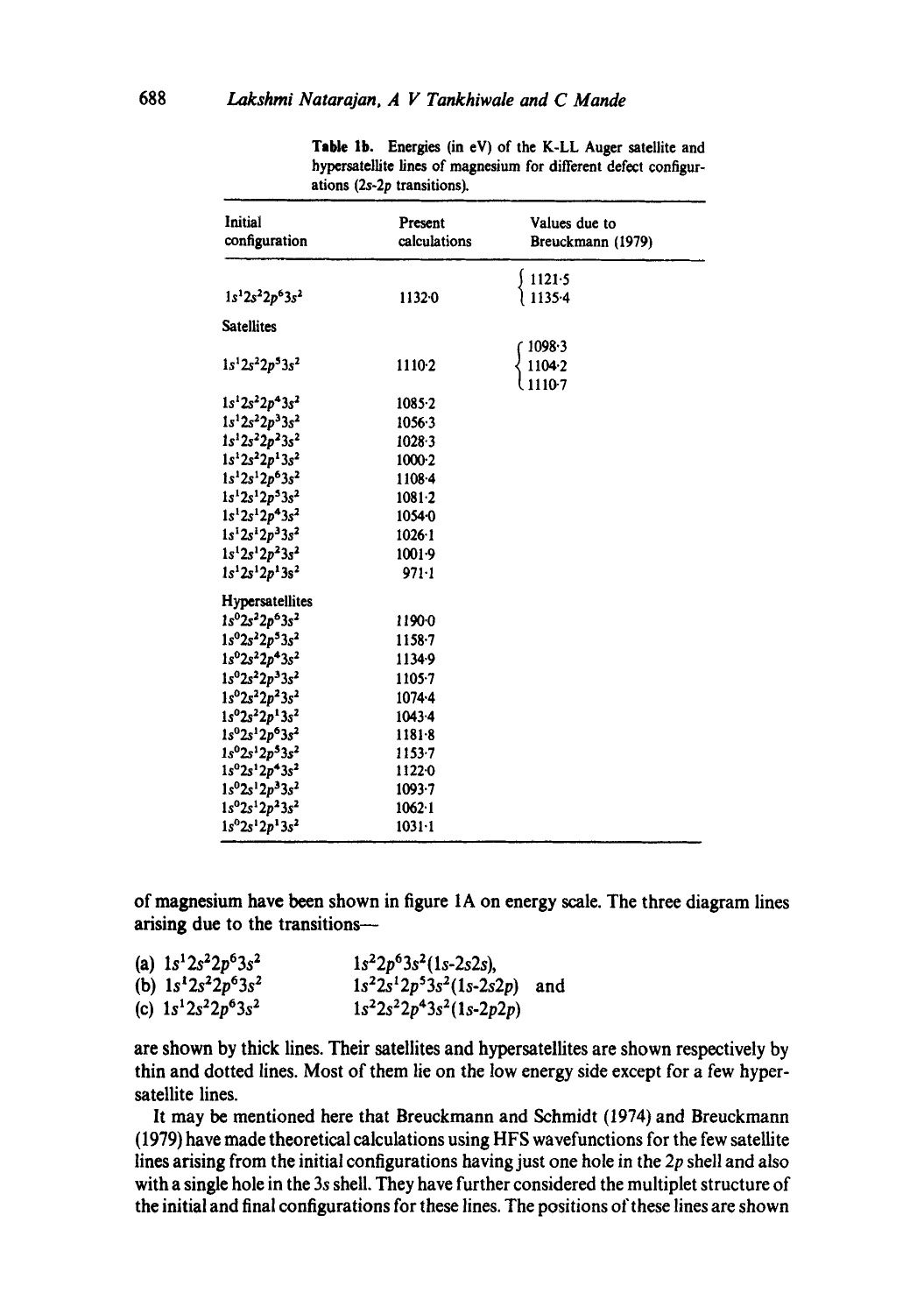| Initial<br>configuration   | Present<br>calculations | Values due to<br>Breuckmann (1979) |
|----------------------------|-------------------------|------------------------------------|
| $1s12s22p63s2$             | 1099-7                  | 1087.5                             |
| <b>Satellites</b>          |                         |                                    |
| $1s^12s^22p^53s^2$         | $1079 - 0$              | $1064.9$<br>$1071.3$               |
| $1s^12s^22p^43s^2$         | 1053.2                  |                                    |
| $1s^12s^22p^33s^2$         | $1028 - 7$              |                                    |
| $1s^12s^22p^23s^2$         | 1002.9                  |                                    |
| $1s^12s^22p^13s^2$         | $981 - 1$               |                                    |
| Hypersatellites            |                         |                                    |
| $1s^02s^22p^63s^2$         | 11560                   |                                    |
| $1s^{0}2s^{2}2p^{5}3s^{2}$ | 1132.9                  |                                    |
| $1s^02s^22p^43s^2$         | 1105.3                  |                                    |
| $1s^{0}2s^{2}2p^{3}3s^{2}$ | $1075 - 7$              |                                    |
| $1s^{0}2s^{2}2p^{2}3s^{2}$ | 1046.1                  |                                    |
| $1s^{0}2s^{2}2p^{1}3s^{2}$ | 1020-0                  |                                    |

Table 1c. Energies (in eV) of the K-LL Auger satellite and hypersatellite lines of magnesium for different defect configurations (2s-2s transitions).



Figure 1. Positions of the satellites (thin lines) and hypersatellites (dotted lines) in the K-LL Auger spectrum of magnesium. Thick lines a, b and c represent the diagram lines corresponding to the  $(2p-2p)$ ,  $(2s-2p)$ , and  $(2s-2s)$  transitions respectively. A. Our calculated values based on gross configurational energies. B. Values reported by Breuckmann invoking multiplet structure. C. Our corresponding values invoking multiplet structure.

in figure 1B. In order to compare the values we have also invoked the multiplet structure for the same configurations and calculated (using our method) the positions of these lines. The energies of these multiplet lines obtained by us are tabulated in table 2. For comparison of the energies of our multiplets with those of Breuckmann and Schmidt, we have shown them in figure 1C. Our calculated positions agree fairly well with those of Breuckmann and Schmidt for these lines. However, as figure 1A shows, we obtain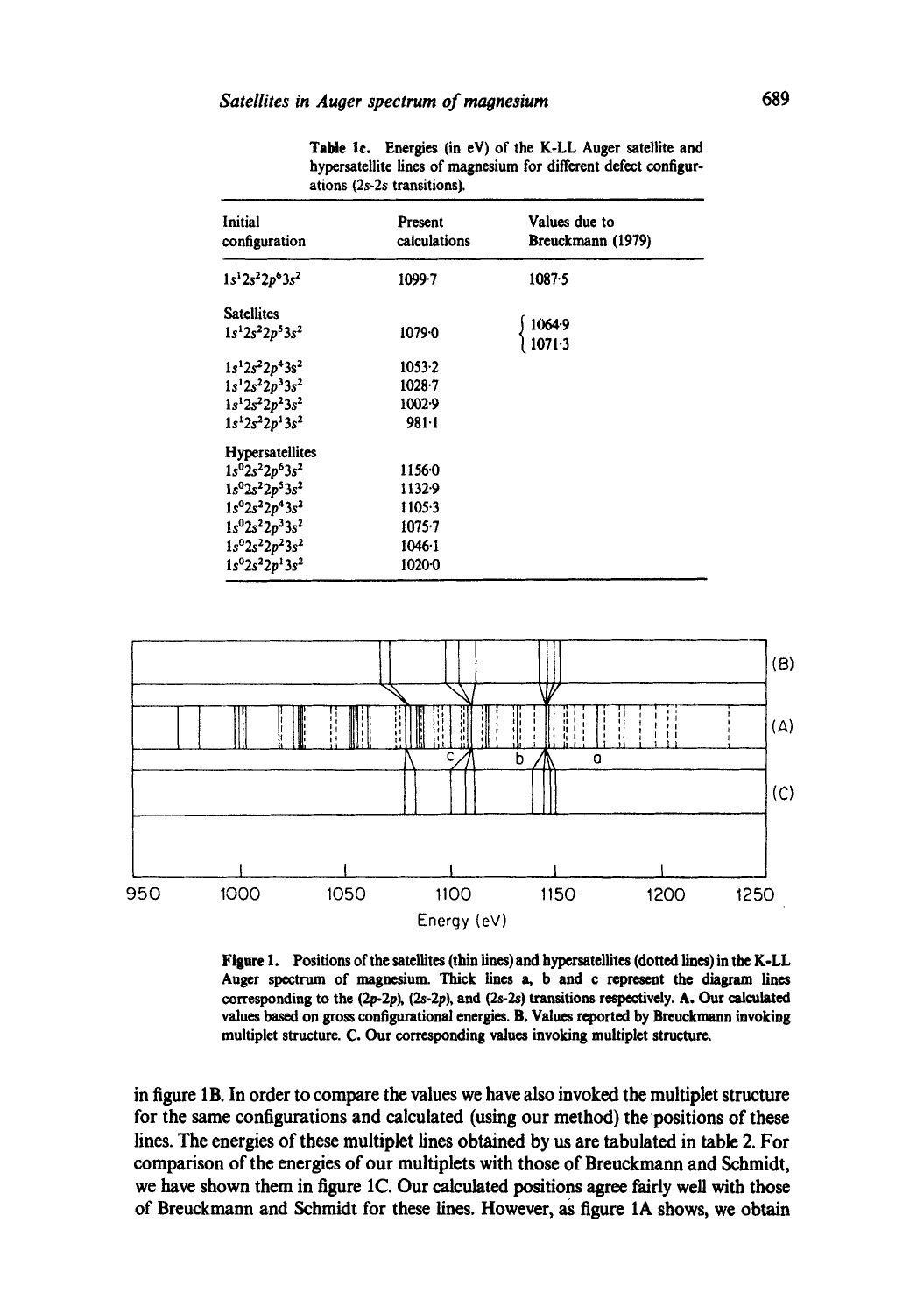| <b>Initial State</b>              | <b>Final State</b>                                   | Present<br>calculations | Values due to<br><b>Breuckmann</b><br>(1979) |
|-----------------------------------|------------------------------------------------------|-------------------------|----------------------------------------------|
| $1s^12s^22p^5(^3P)3s^2$           | $1s^22s^02p^5(^2P)3s^2$                              | 1077.5                  | $1064 - 9$                                   |
| $1s12s22p5(1P)3s2$                | $1s22s02p5(2P)3s2$                                   | $1083 - 4$              | $1071 - 3$                                   |
| $1s^12s^22p^5(^3P)3s^2$           | $1s^22s^12p^4(^2P)3s^2$                              | 1100-1                  | 1098.3                                       |
| $1s^12s^22p^5(^1P)3s^2$           | $1s^22s^12p^4(^2P)3s^2$                              | 11070                   | $1104-3$                                     |
| $1s^12s^22p^5(^3P)3s^2$           | $1s^22s^12p^4(^2D)3s^2$                              | $1111-2$                | 1110-7                                       |
| $1s^{1}2s^{2}2p^{5}(^{3}P)3s^{2}$ | $1s^22s^22p^3(^2P)3s^2$                              | 1139-4                  | $1142 - 1$                                   |
| $1s^12s^22p^5(^3P)3s^2$           | $1s22s22p3(2D)3s2$                                   | 11440                   | 1145.5                                       |
| $1s^12s^22p^5(^1P)3s^2$           | $1s^22s^22p^3(^2P)3s^2$                              | $1147 - 1$              | 1148.5                                       |
| $1s^{1}2s^{2}2p^{5}(^{1}P)3s^{2}$ | $1s^22s^22p^2(^2D)3s^2$                              | 1149-8                  | $1151-9$                                     |
| $1s^12s^22p^63s^1$                | $1s22s02p6(1S)3s1 2S$                                | 10880                   | 1075.8                                       |
|                                   | $1s^22s^12p^5(^1P)3s^1{}^2P$                         | $1111-7$                | 1109.5                                       |
|                                   | $1s^22s^12p^5(3P)3s^14P$                             | $1128 - 1$              | 1123.3                                       |
|                                   | $1s^22s^22p^4(^1S)3s^1{}^2S$                         | $1151 - 5$              | 1149.9                                       |
|                                   | $1s^22s^22p^4$ <sup>1</sup> D) $3s^1$ <sup>2</sup> S | 1158.9                  | $1155-1$                                     |

Table 2. Energies (in eV) of the K-LL Auger satellite lines of magnesium for the initial configurations  $1s^12s^22p^5(^{1,3}P)3s^2$  and  $1s^12s^22p^63s^1$  invoking multiplet structure.



Figure 2. Variation of the energies of magnesium Auger satellite (continuous curves) and hypersatellite lines (broken curves) with  $n_p$ , the number of holes in the 2p shell for the 2p-2p transitions. A, B, C represent atoms with no permanent holes one and two permanent holes respectively in the 2s shell.

many more Auger satellite and hypersatellite lines with our calculations which are based on gross configurational energies without invoking the multiplet structure. As is obvious in figure 1 all the lines reported by Breuckmann and Schmidt can be simply explained as arising due to transitions between one gross configurational level to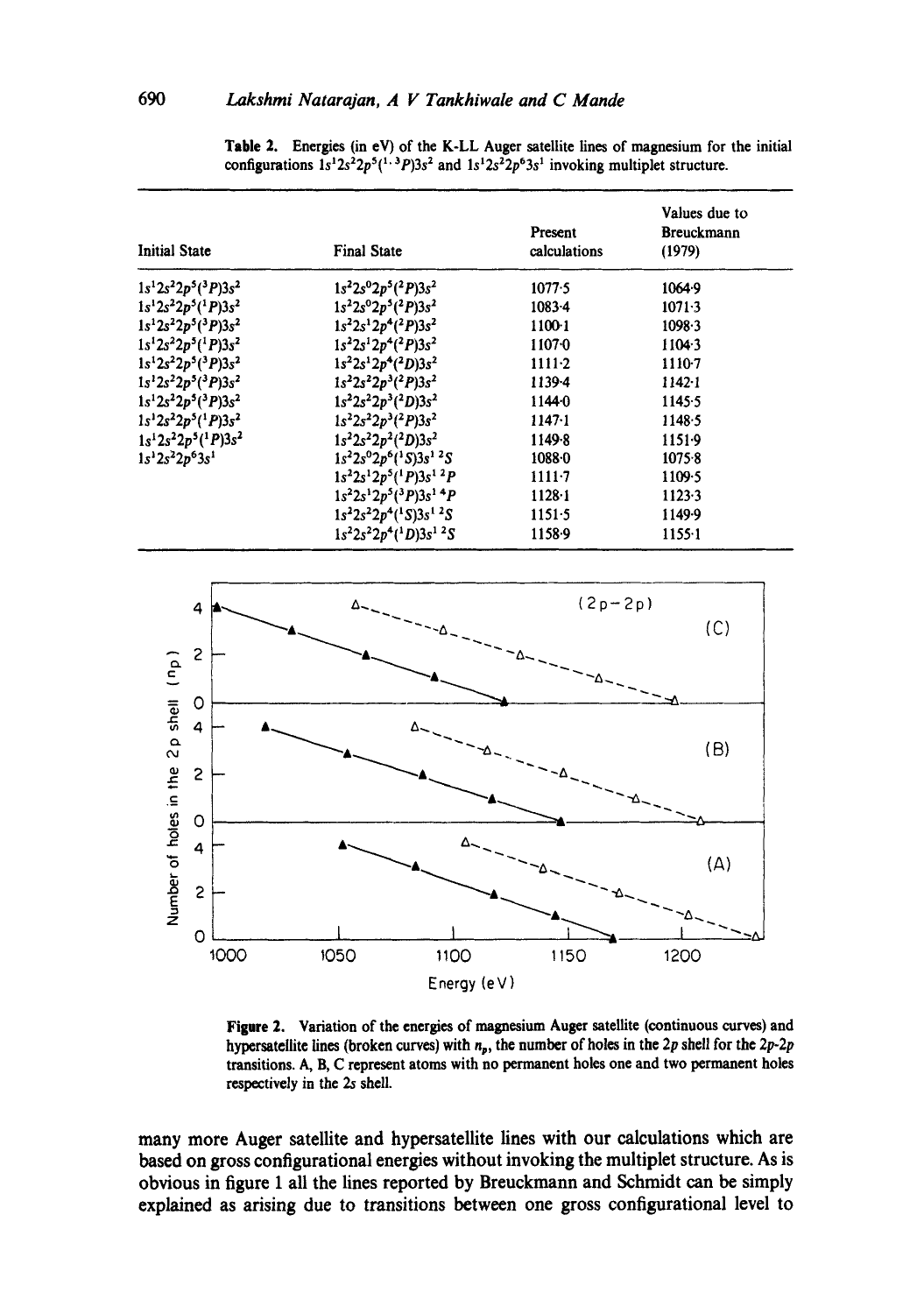another. For example, the three central lines  $1098.3 \text{ eV}$ ,  $1104.2 \text{ eV}$  and  $1110.7 \text{ eV}$ , observed by Breuckmann and Schmidt, may very well be taken as arising due to transitions from the initial configurations  $1s^02s^02p^33s^2$ ,  $1s^02s^22p^33s^2$  and  $1s^12s^22p^53s^2$ to the final configurations  $1s^{1}2s^{0}2p^{1}3s^{2}$ ,  $1s^{1}2s^{2}2p^{1}3s^{2}$  and  $1s^{2}2s^{2}2p^{3}3s^{2}$  respectively. On the basis of such considerations we have been able to account for the observed x-ray satellite and hyoer-satellites of magnesium (paper I). The same concept of average energies has been used by Richard *et al* (1972) in their work on the transition energies of the x-ray satellite and hypersatellite lines of magnesium. Bhalla *et al* (1973) also based their extensive theoretical study on x-ray and Auger satellites and hypersatellites of the light elements like Ne and Ar making use of the gross configurational average energies. Similarly Matthews *et al* (1973) used the same concept as the basis to account for their experimentally observed Auger satellite and hypersatellite lines of neon. These earlier studies lend support to our work on transition energies using average energies, without any necessity to invoke multiplet structure.

In figures 2, 3 and 4 we have shown the energies of the Auger satellite and hypersatellite lines against  $n_p$ , the number of holes in the 2p shell. In these figures A, B and C correspond respectively to the cases of zero, one and two permanent holes in the 2s shell. The Auger satellite energy decreases regularly with progressive increase in the number of holes in the  $2p$  shell. For the hypersatellites, with the  $2p$  holes having a value one or two there is first an increase in energy, but with further increase in the number of holes the energy decreases. In all cases, a striking parallelism in the E vs  $n_p$  curves is observed for the Auger satellites and hypersatellites, as in the case of x-ray satellites and hypersatellites (paper I).

It may not be out of place to comment on the possibility of Coster-Kronig transitions in the case of magnesium. Coster-Kronig transitions are Auger transitions between a higher sub-shell to an inner sub-shell of the same major shell of an atom. For



**Figure** 3. Variation of the energies of magnesium Auger satellite (continuous curves) and hypersatellite lines (broken curves) with np, the number of holes in the 2p shell for the *2s-2p*  transitions. A, B represent atoms with no permanent and one permanent hole respectively in the 2s shell.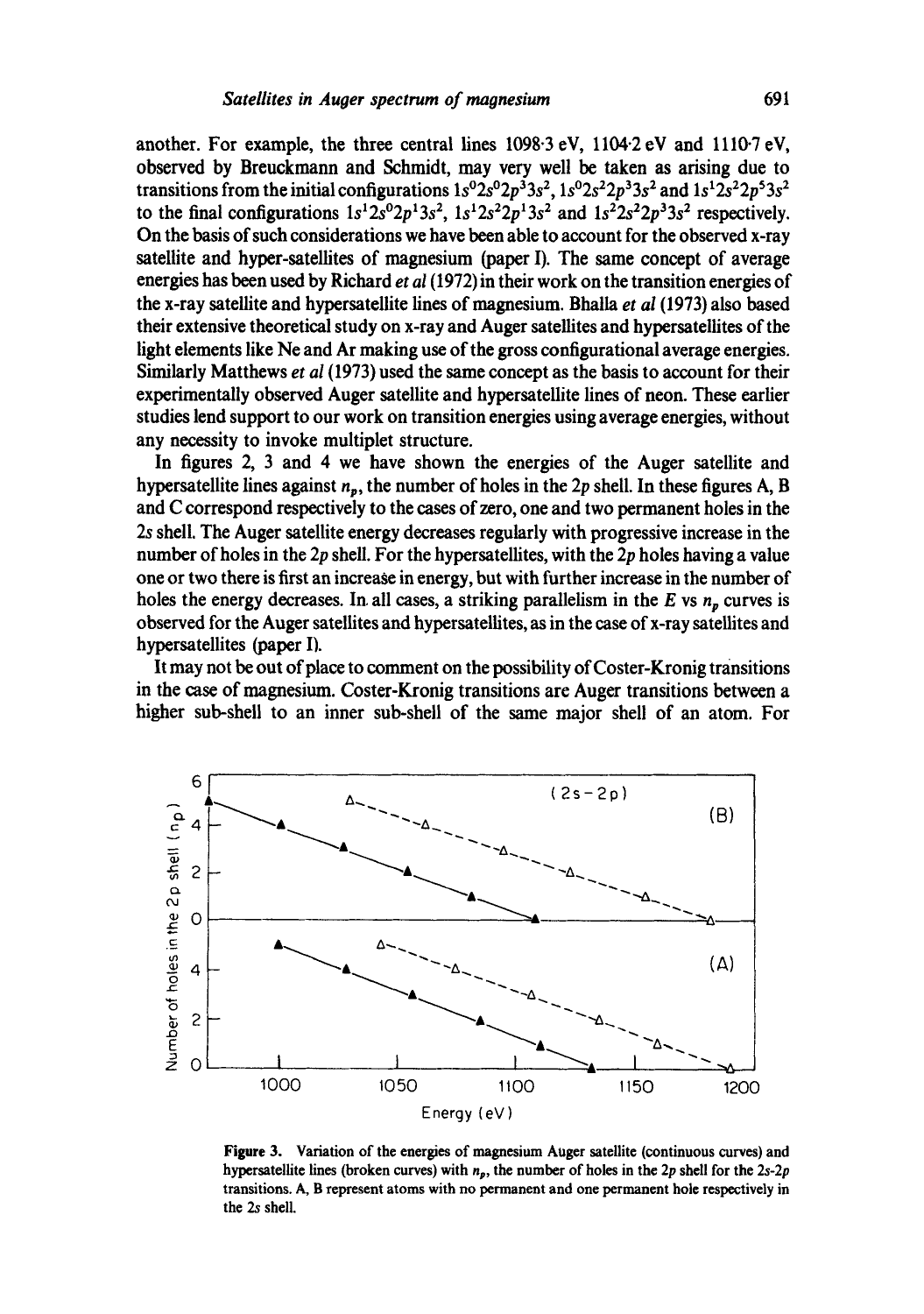![](_page_7_Figure_1.jpeg)

Figure 4. Variation of the energies of magnesium Auger satellite (continuous curves) and hypersatellite lines (broken curves) with  $n_p$ , the number of holes in the 2p shell for the 2s-2s transitions.

magnesium, they would arise due to transitions between the configurations  $1s<sup>2</sup> 2s<sup>m</sup> 2p<sup>n</sup> 3s<sup>2</sup>$ and  $1s^{1}2s^{m+1}2p^{n-2}3s^{2}$ , where *l* takes values from 0 to 2, *m* takes values 0 and 1 and *n* any value between 2 and 6. From our calculations, we conclude that the C-K transitions are energetically not possible in magnesium, since the energies of the final configurations are higher than those of the corresponding initial ones.

In their experiments Breuckmann and Schmidt have not been able to obtain the large number of expected Auger lines, probably because they have used electrons with energies of the order of a few keVs as projectiles. With new experimental facilities now available, if collision experiments are performed with high energy ( $\sim$  few MeV) heavy ion projectiles, it may be possible to obtain many more Auger satellite and hypersatellite lines as shown by our theoretical calculations. Such experiments on the dynamics of inner shell processes are likely to elucidate the basic unity of the excitation and deexcitation phases of atoms and call for the elaboration of new, comprehensive theoretical approaches as mentioned by Crasemann (1984).

#### **References**

Aberg T and Suvanen M 1982 *Advances in x-ray spectroscopy* (ods) C Bonnelle and C Mande (New York: Pergamon Press) Ch. l

Bhalla C P, Folland N O and Hein M A 1973a Phys. Rev. A8 649

Bhalla C P 1973b *Phys. Rev.* Ag 2877

Breuckmann B and Schmidt V 1974 *Z. Phys. 26g* 235

- Breuckmann B 1979 *J. Phys.* BI2 20, 609
- Burhop E H S and Asaad W N 1972 *Advances in atomic and molecular physics* (ed) D R Bates (New York: Academic Press) Vol. 8

Chattarji D, Mehlhorn W and Schmidt W 1978 *J. Electron. Spectrosc. Rel. Phenorn.* 13 97

Crasemann B 1984 in *Proc. lnt. Conf on x-ray and inner-shell processes in atoms, molecules and solids (eds)*  A Meisel and J Finster p. 51

Kelly 1975 in *Atomic inner shell processes* (ed) B Crasemann (New York: Academic Press) VoL 1, p. 331 Lakshmi Natarajan, Tankhiwale A V and Mande C 1986 *Pramana-J. Phys. 26* 55

Matthews D L, Johnson B M, Mackey J J and Moore C F 1973 *Phys. Rev. Lett.* 31 1331

Mirakhmedov M N and Parilis E S 1984 in *Proc. Int. Conf. on x.ray and inner-shell processes in atoms, molecules and solids* (eds) A Meisel and J Finster p. 177